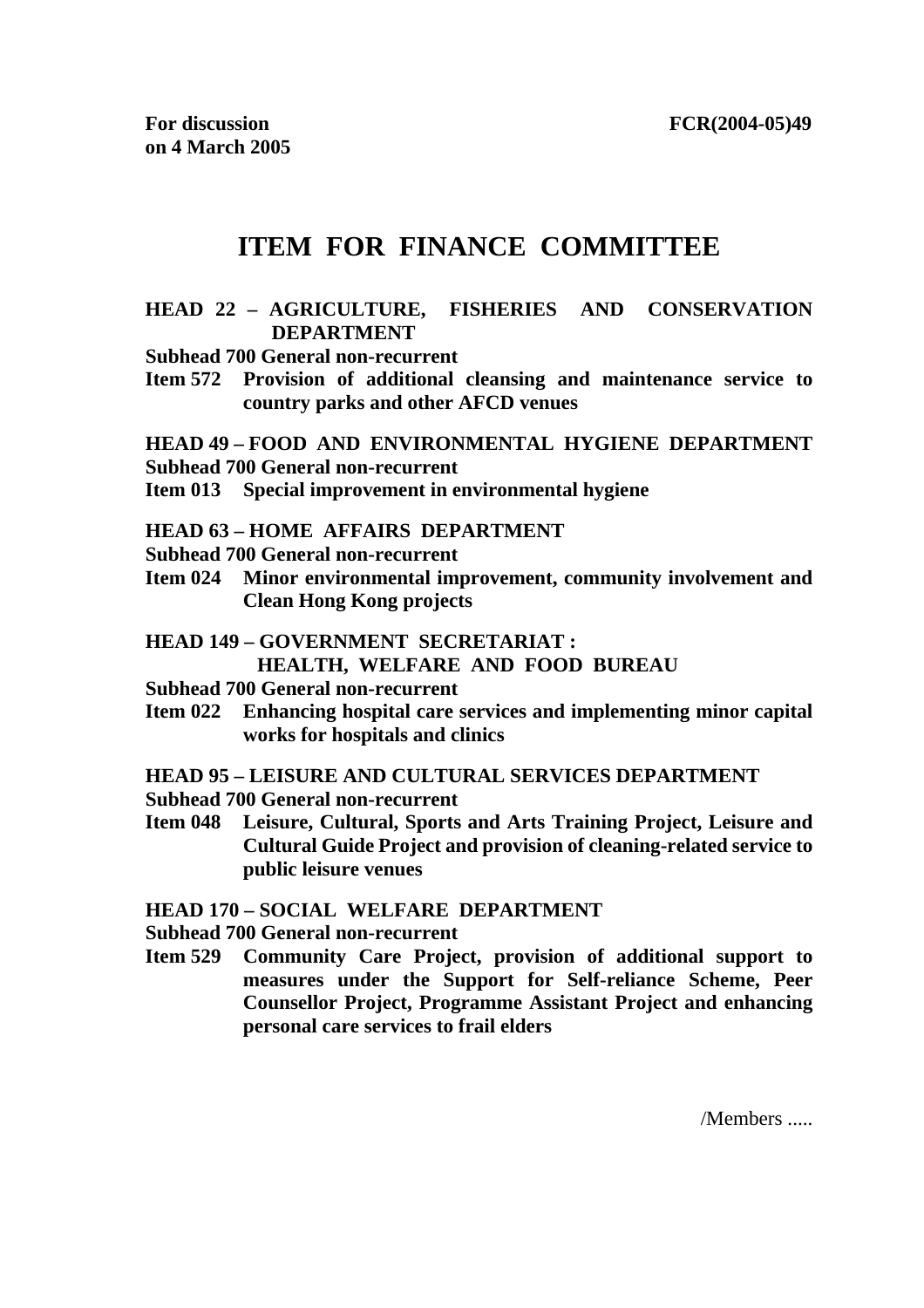Members are invited to approve the following, representing a total additional commitment of \$747.92 million, to sustain the provision of temporary jobs in the public sector –

## **For Agriculture, Fisheries and Conservation Department (Head 22 Subhead 700 Item 572)**

(a) an increase in the approved commitment from \$67.3 million by \$23 million to \$90.3 million to continue to provide additional cleansing and maintenance services to country parks and other venues managed by the Department;

## **For Food and Environmental Hygiene Department (Head 49 Subhead 700 Item 013)**

(b) an increase in the approved commitment from \$635 million by \$195 million to \$830 million to continue to improve environmental hygiene;

## **For Home Affairs Department (Head 63 Subhead 700 Item 024)**

(c) an increase in the approved commitment from \$17.7 million by \$14.63 million to \$32.33 million to continue the minor environmental improvement, community involvement and Clean Hong Kong projects;

## **For Health, Welfare and Food Bureau (Head 149 Subhead 700 Item 022)**

(d) an increase in the approved commitment from \$204.72 million by \$204.72 million to \$409.44 million for the Hospital Authority to continue to enhance hospital care services and implement minor capital works for hospitals and clinics;

### **For Leisure and Cultural Services Department (Head 95 Subhead 700 Item 048)**

(e) an increase in the approved commitment from \$141.81 million by \$73 million to \$214.81 million to extend the Leisure, Cultural, Sports and Arts Training Project and to continue to provide cleaning-related services to public leisure venues; and

/**For** .....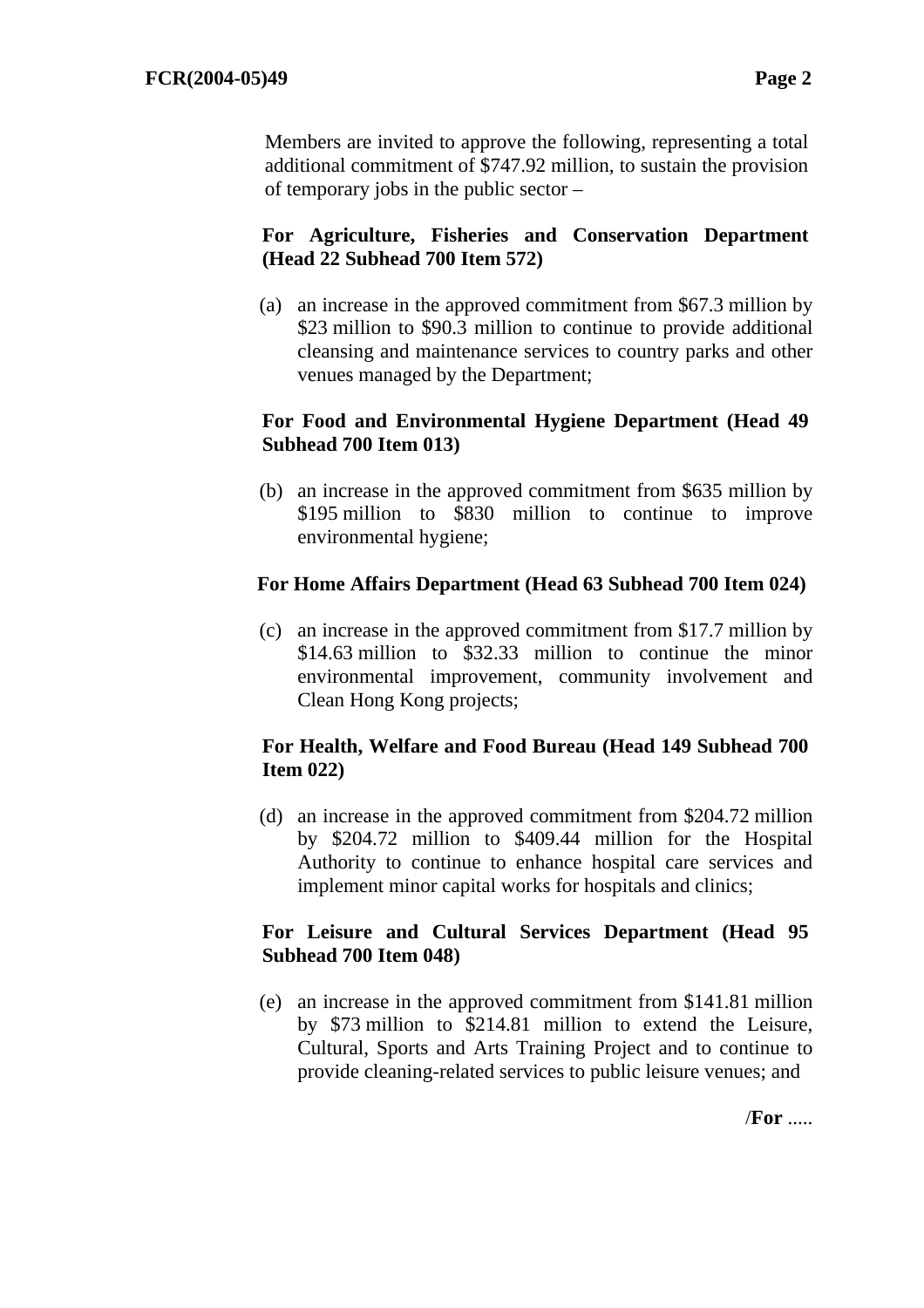## **For Social Welfare Department (Head 170 Subhead 700 Item 529)**

(f) an increase in the approved commitment from \$309.91 million by \$237.57 million to \$547.48 million to extend the Community Care Project, the Peer Counsellor Project and the Programme Assistant Project, and to reinforce the Support for Self-reliance Scheme and to enhance personal care services for frail elders.

## **PROBLEM**

 We need to extend some temporary jobs in the public sector to meet operational needs.

## **PROPOSAL**

2. We propose to earmark an additional \$747.92 million to extend some 11 400 temporary jobs created under the different employment initiatives introduced in the past few years. Departments and agencies involved include Agriculture, Fisheries and Conservation Department (AFCD), Food and Environmental Hygiene Department (FEHD), Home Affairs Department (HAD), Hospital Authority (HA), Leisure and Cultural Services Department (LCSD), and Social Welfare Department (SWD). Our aim is to meet operational needs in the following areas of public services whilst providing temporary job opportunities –

- (a) improving environmental hygiene, and the physical environment of hospitals and clinics:
- (b) strengthening services in hospitals and for the elderly, disadvantaged and unemployed;
- (c) engaging youths in areas including arts, sports, culture and social services; and
- (d) enhancing community building and environmental improvement as well as promoting local community economy and building management.

3. Together with the extension of some 200 temporary jobs by the Tourism Commission (TC), by utilising the uncommitted balance in an existing commitment approved by Members in February 2004, a total of some 11 600 temporary jobs will be extended.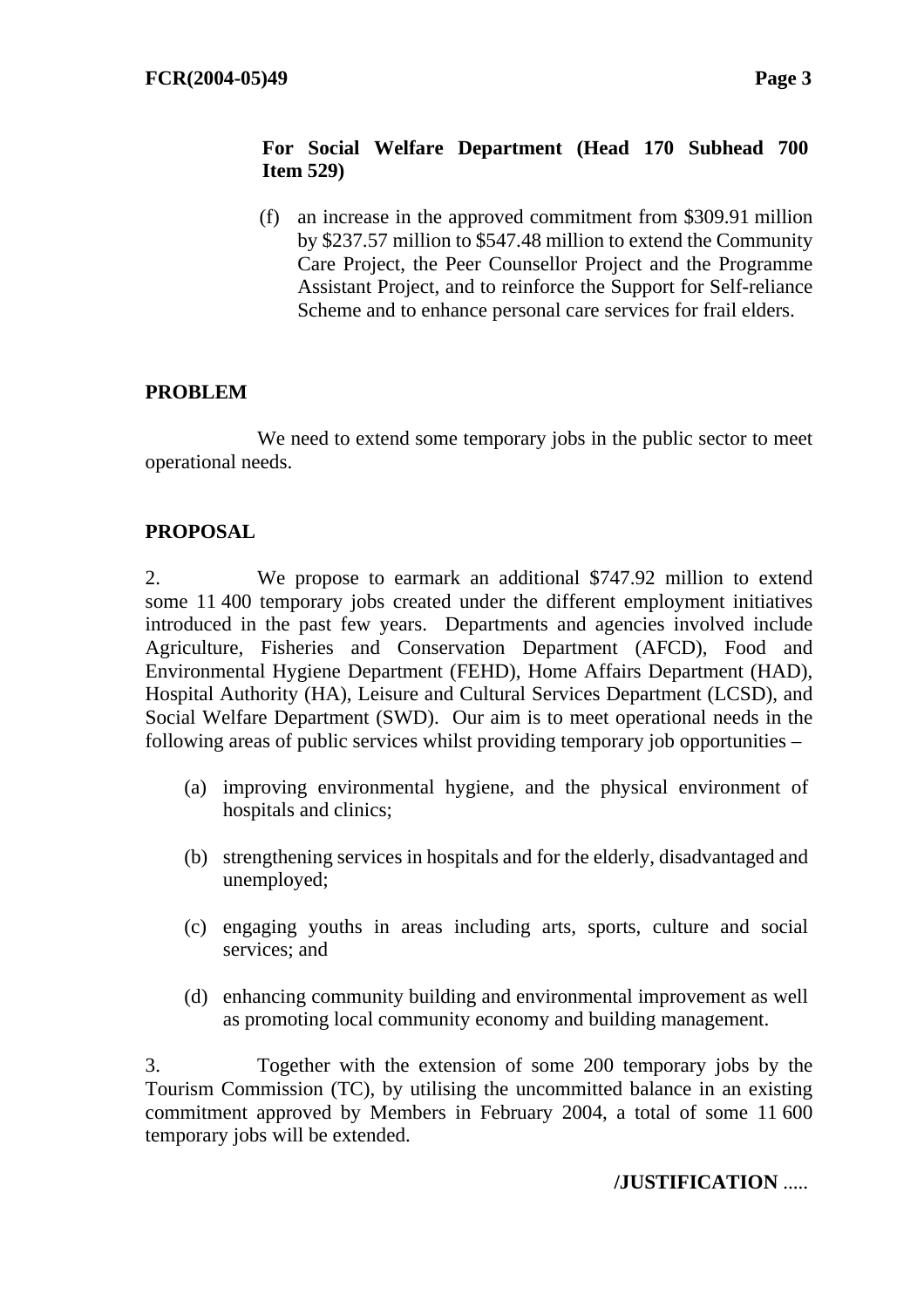## **JUSTIFICATION**

Encl. 1

4. To tackle unemployment, the Government has launched a series of job creation measures since 2000. After a critical review and careful consideration of the operational needs for the temporary positions by departments/agencies concerned, we propose to extend some 11 600 temporary jobs in the public sector. A current plan on the temporary jobs to be extended is at Enclosure 1.

5. Detailed briefs on individual projects are at Enclosure 2. In the cases of AFCD, FEHD, LCSD and SWD, the cost of the extensions as indicated at Enclosure 2 will be met partly by the uncommitted balance under the relevant commitments. Controlling Officers for the relevant Heads of Expenditure will have the discretion to adjust the implementation details such as the number and types of jobs and the duration of employment in the light of changing operational requirements, turnover rate, lead time for recruitment etc., as set out in this and earlier Finance Committee (FC) submissions, subject to the approved commitments being put to best use on temporary jobs that meet operational needs. A summary of the proposed increases in commitments for the relevant Heads of Expenditure and the intended job mix is set out below. Encl. 2

### *(a) AFCD*

AFCD proposes to increase the relevant commitment by \$23 million to support the extension of around 322 jobs to provide cleansing and maintenance services (such as grass-cutting) in country parks as well as to maintain the hygiene standard and animal welfare in animal management centres and other facilities. The funding is expected to allow the jobs to be extended for a period of about ten to 12 months.

#### *(b) FEHD*

FEHD proposes to increase the relevant commitment by \$195 million to support the extension of around 3 291 jobs for about six to 12 months. Most of these jobs will be created by private contractors hired by the Department to provide cleansing and cleansing-related services (such as pest control work) in streets and at public places and venues (such as cooked food markets/bazaars/public toilets).

### *(c) HAD*

HAD proposes to earmark an additional \$14.63 million to extend around 280 jobs for community building, local community economy, building management and environmental improvement. The funding is expected to allow the jobs to be extended for about 12 months.

/*(d)* .....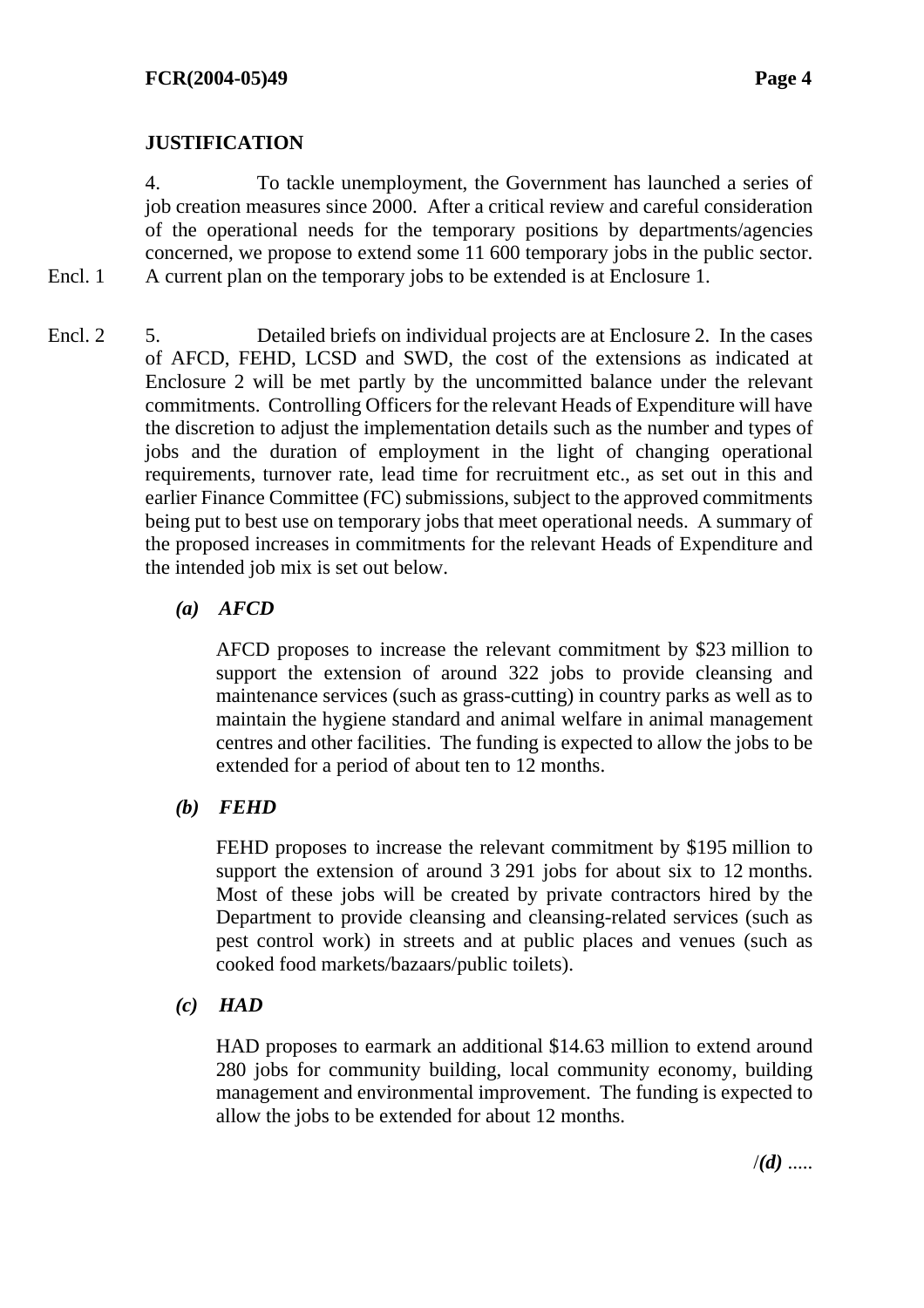### *(d) HA*

HA proposes to earmark an additional \$204.72 million to extend some  $2.286$  jobs<sup>1</sup> for about ten to 12 months. The bulk of the proposed jobs are care assistants and general workers, who will provide support to clinicians, nurses and other health professionals in mundane duties, so that the latter .could concentrate on patient care and other infection control/health measures. These care workers will also perform general cleansing, portering and other housekeeping and domestic services in wards and general areas which greatly assist in maintaining the hygiene standard of hospitals and clinics. The scheme will also cover construction workers and related supervisory staff who will carry out minor repair and improvement works in hospitals and clinics to maintain and improve their physical environment.

### *(e) LCSD*

LCSD proposes to increase the relevant commitment by \$73 million to support the extension of around 1 399 jobs for up to 12 months. The aim is to provide assistance to, for example, the operation of public libraries, as well as sports and cultural venues/programmes, and to continue to enhance the cleansing services for some 1 400 public leisure venues.

### *(f) SWD*

SWD proposes to increase the relevant commitment by \$237.57 million to support the extension of some 3 836 jobs for about 12 months. These include 100 community work organisers (to assist in implementing measures under the Support for Self-reliance Scheme), 2 000 youth ambassadors under the Community Care Project (to primarily assist in organising promotional activities on environmental and personal hygiene among the elderly and other community members), 150 peer counsellors (to help social workers provide assistance to Form Three school leavers), 1 303 programme assistants (to help social workers organise activities for the disabled, elderly, family and youth), and 283 care assistants (to enhance personal care services for frail elders).

### /**FINANCIAL** .....

 $1$  Of those 2 420 temporary jobs extended by HA in 2004, the remaining 134 temporary care assistants, not covered in this paper, would be extended through HA's internal deployment of resources.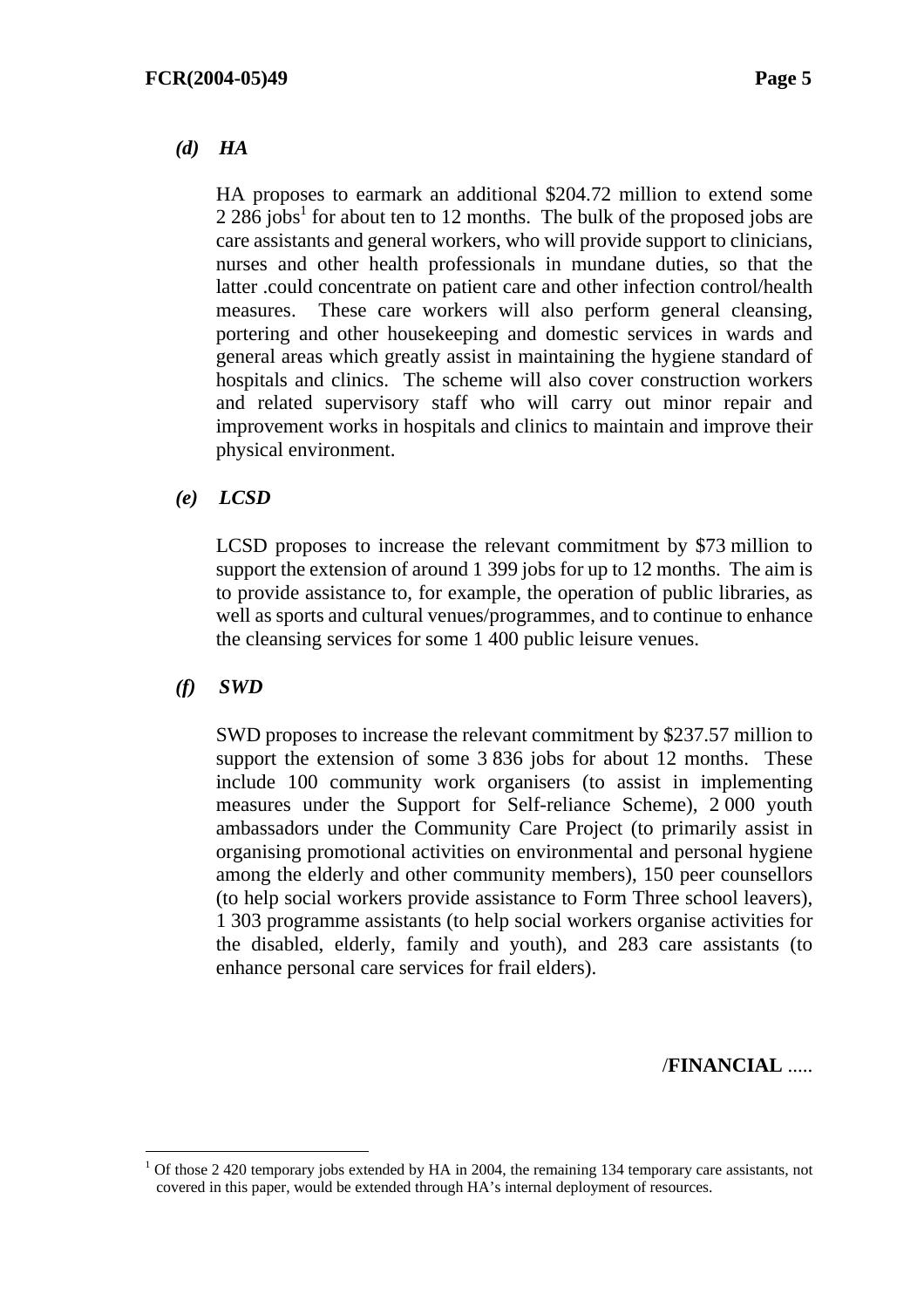## **FINANCIAL IMPLICATIONS**

6. The proposed increases in commitments will require additional funding totalling \$747.92 million. The projected cash flow for the various increases in commitments is as follows –

|     | <b>Types of Jobs</b>                          | 2005-06    | 2006-07    | <b>Total</b> |
|-----|-----------------------------------------------|------------|------------|--------------|
|     |                                               | \$ million | \$ million | \$ million   |
| (a) | AFCD: Provision of additional cleansing       | 22.50      | 0.50       | 23.00        |
|     | and maintenance services to country parks     |            |            |              |
|     | and other AFCD venues                         |            |            |              |
|     | in<br>$(b)$ FEHD:<br>Special<br>improvement   | 175.00     | 20.00      | 195.00       |
|     | environmental hygiene                         |            |            |              |
| (c) | HAD: Minor environmental improvement,         | 14.63      | $\theta$   | 14.63        |
|     | community involvement and Clean Hong          |            |            |              |
|     | Kong projects                                 |            |            |              |
|     | (d) HA: Enhancement of hospital care services | 204.72     | $\theta$   | 204.72       |
|     | and implementation of minor capital works     |            |            |              |
|     | for hospitals and clinics                     |            |            |              |
| (e) | LCSD: Leisure, Cultural, Sports and Arts      | 71.70      | 1.30       | 73.00        |
|     | Training Project, Leisure and Cultural        |            |            |              |
|     | Guide<br>Project and provision<br>of          |            |            |              |
|     | cleaning-related services to public leisure   |            |            |              |
|     | venues                                        |            |            |              |
| (f) | SWD: Community Care Project, provision        | 228.64     | 8.93       | 237.57       |
|     | of additional support to measures under the   |            |            |              |
|     | Support for Self-reliance Scheme, Peer        |            |            |              |
|     | Counsellor Project, Programme Assistant       |            |            |              |
|     | Project, and enhanced personal<br>care        |            |            |              |
|     | services to frail elders                      |            |            |              |
|     | <b>Total</b>                                  | 717.19     | 30.73      | 747.92       |

## **BACKGROUND INFORMATION**

7. To tackle unemployment, the Government has created a number of temporary jobs in the public sector to help the unemployed enter/re-enter the labour market and to meet operational needs since 2000. In 2004, some 11 700 temporary jobs were extended. Most of the jobs will expire by end-March 2005.

8. As announced by the Chief Executive in his 2005 Policy Address, the Government would extend some of the temporary jobs in the public sector to meet operational needs.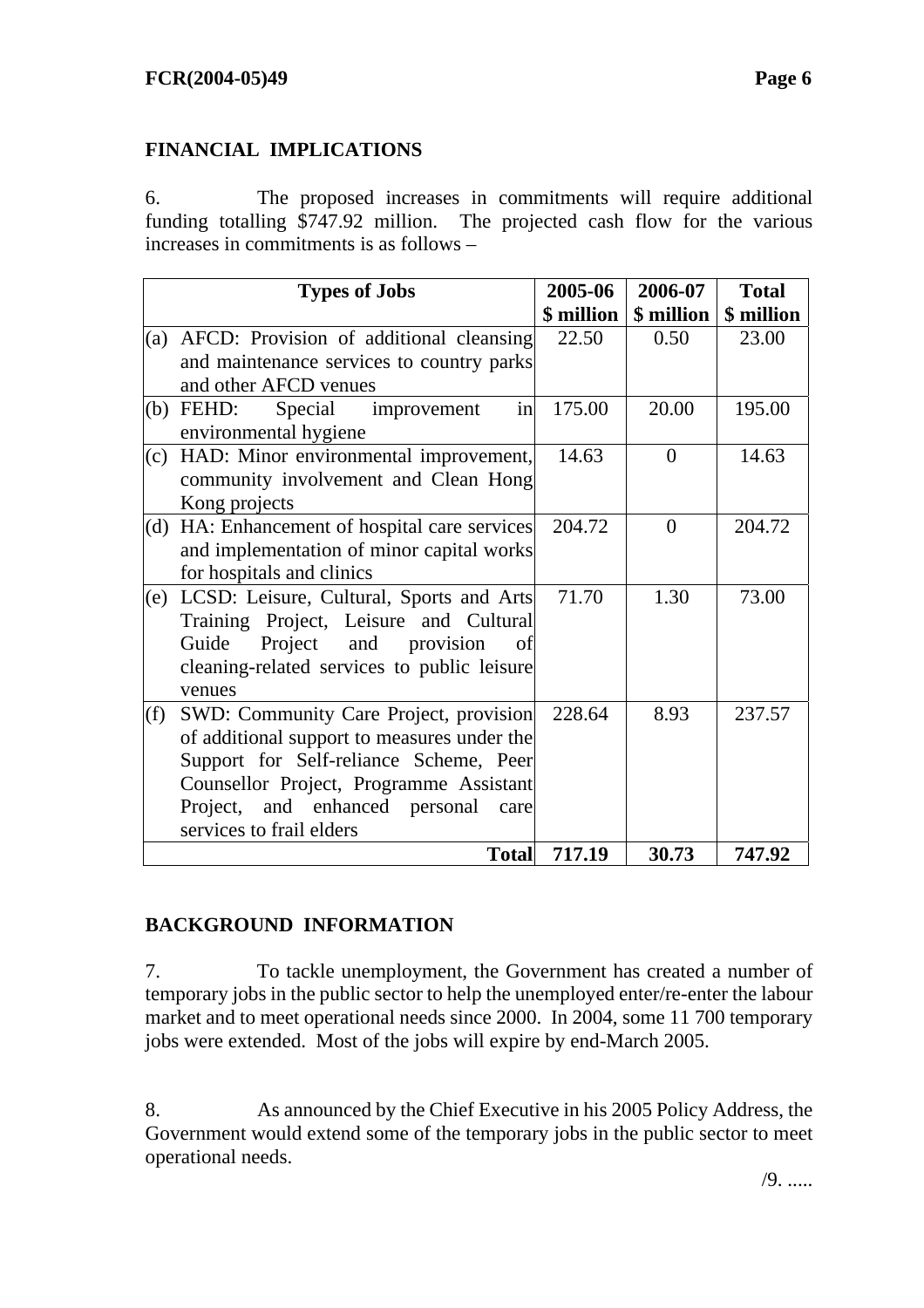9. We consulted the [Legislative Council Panel on Manpower on the](http://www.legco.gov.hk/yr04-05/english/panels/mp/general/mp0405.htm) [proposal on 24 February 2005.](http://www.legco.gov.hk/yr04-05/english/panels/mp/general/mp0405.htm) Whilst supporting the proposed extension of some 11 200 temporary jobs, the Panel requested the Administration to favourably consider retaining the remaining temporary jobs which FEHD proposed not to extend. Having critically reviewed the matter, the Administration decided to increase the number of temporary jobs by a further 391, bringing the total to about 11 600.

-----------------------------------

Economic Development and Labour Bureau February 2005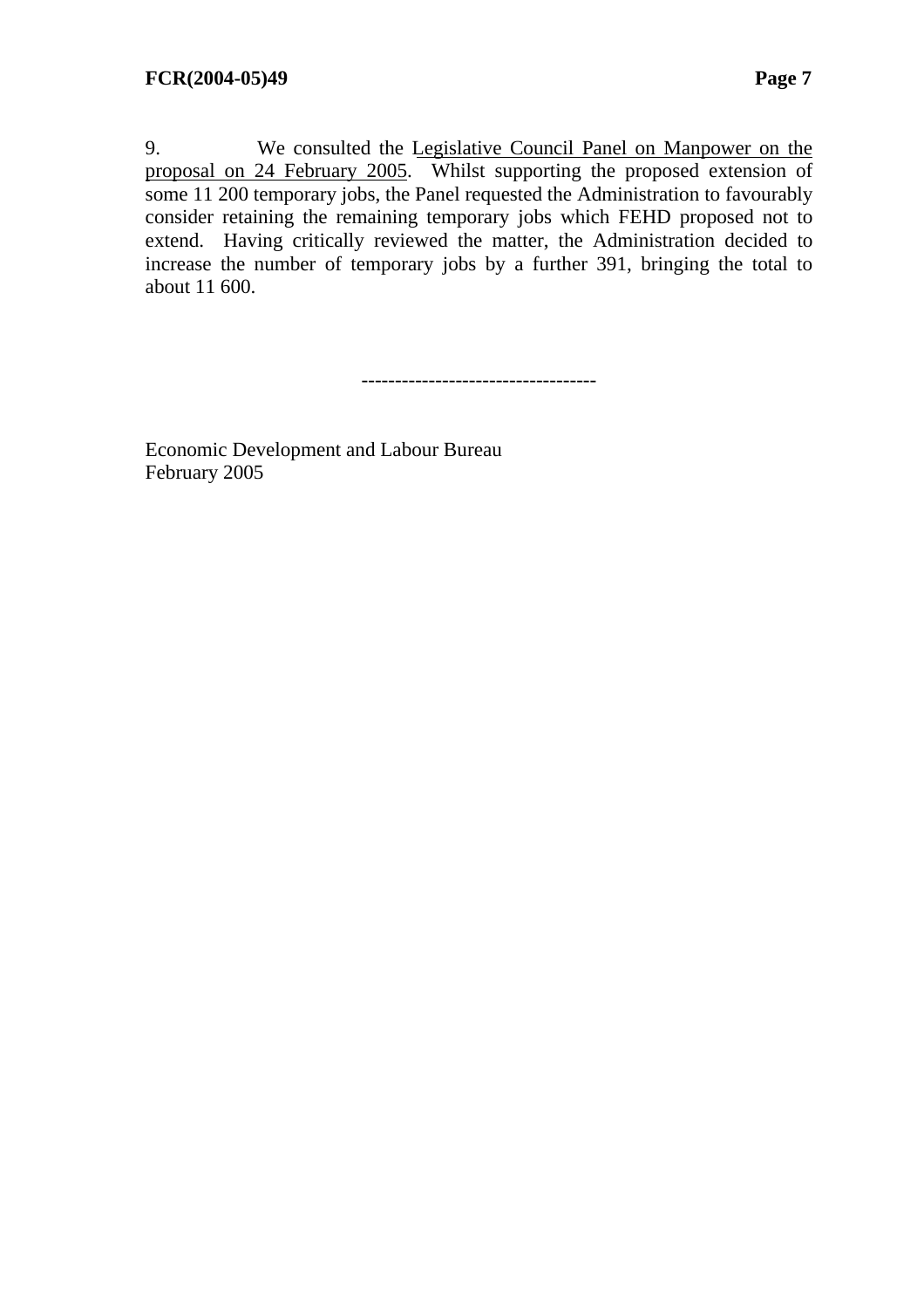|     | <b>Types of Jobs</b>                                                                                                                                                                                                                            | <b>Responsible</b><br>Department/<br><b>Agency</b> | <b>Estimated</b><br><b>Number of</b><br>$J$ obs <sup>1</sup> | <b>Increase in</b><br><b>Commitment</b><br>required to<br>support the<br>Extension <sup>2</sup><br>(\$ million) |
|-----|-------------------------------------------------------------------------------------------------------------------------------------------------------------------------------------------------------------------------------------------------|----------------------------------------------------|--------------------------------------------------------------|-----------------------------------------------------------------------------------------------------------------|
|     | Provision of additional cleansing and<br>(a) maintenance services to country parks<br>and other AFCD venues                                                                                                                                     | <b>AFCD</b>                                        | 322                                                          | 23.00                                                                                                           |
| (b) | Special improvement in environmental<br>hygiene                                                                                                                                                                                                 | <b>FEHD</b>                                        | 3 2 9 1                                                      | 195.00                                                                                                          |
|     | environmental<br>Minor<br>improvement,<br>(c) community involvement and Clean Hong<br>Kong projects                                                                                                                                             | <b>HAD</b>                                         | 280                                                          | 14.63                                                                                                           |
| (d) | Enhancement of hospital care services<br>and implementation of minor capital<br>works for hospitals and clinics                                                                                                                                 | HA                                                 | $2.286^3$                                                    | 204.72                                                                                                          |
|     | Leisure, Cultural, Sports<br>and<br>Arts<br>Training Project, Leisure and Cultural<br>$(e)$ Guide Project and provision<br>of<br>cleaning-related services to public leisure<br>venues                                                          | <b>LCSD</b>                                        | 1 3 9 9                                                      | 73.00                                                                                                           |
| (f) | Community Care Project, provision of<br>additional support to measures under the<br>Support for Self-reliance Scheme, Peer<br><b>Counsellor Project, Programme Assistant</b><br>Project, and enhanced personal care<br>services to frail elders | <b>SWD</b>                                         | 3836                                                         | 237.57                                                                                                          |
| (g) | <b>Tourism Development Assistant Training</b><br>Project                                                                                                                                                                                        | <b>TC</b>                                          | 194                                                          | 0 <sup>4</sup>                                                                                                  |
|     | <b>T</b> otal                                                                                                                                                                                                                                   |                                                    | 11608                                                        | 747.92                                                                                                          |

#### **Summary of Temporary Jobs to be Extended under Various Commitments**

 $\frac{1}{1}$  The number of jobs to be extended may be fine-tuned having regard to operational needs of departments/agencies concerned, recruitment situation, etc.<br><sup>2</sup> The estimated cost of the ish extension under individual con-

The estimated cost of the job extension under individual commitments is shown in Enclosure 2. In the case of AFCD, FEHD, LCSD and SWD, the increase in commitment is less than the cost of the extension, as these departments will be meeting part of the costs by utilising the uncommitted balance in the existing commitment.<br> $\frac{3}{2420}$  temperary is

Of those 2420 temporary jobs extended by HA in 2004, the remaining 134 temporary care assistants, not covered in this paper, would be extended through HA's internal deployment of resources.<br><sup>4</sup> The job extension proposed by TC will be funded entirely by the uncommitted belonger

The job extension proposed by TC will be funded entirely by the uncommitted balance in the commitment approved by FC in February 2004.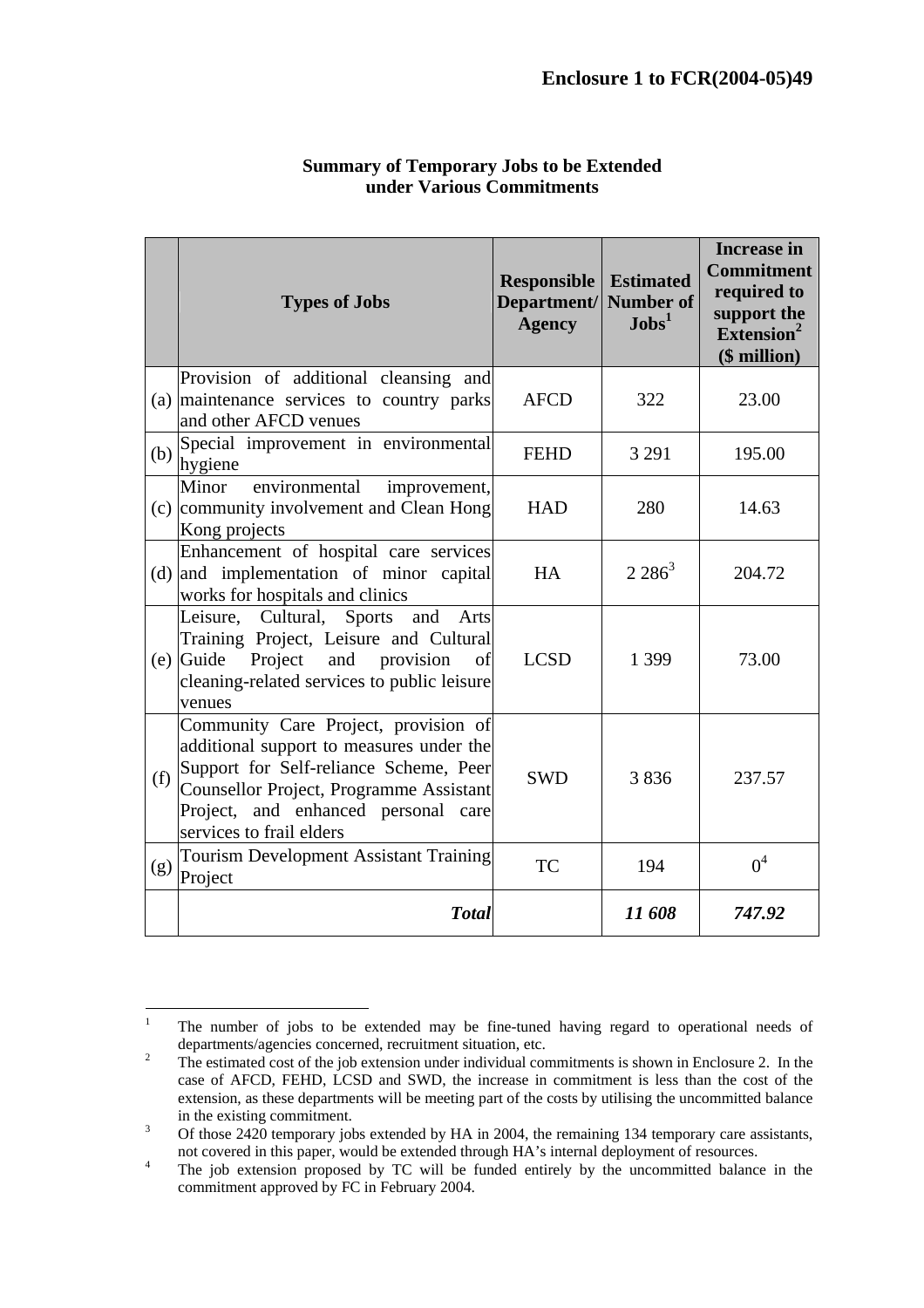## **Enclosure 2 to FCR(2004-05)49**

#### **Provision of Additional Cleansing and Maintenance Services to Country Parks and Other AFCD Venues**

| <b>Purpose:</b>                          | To enhance conservation measures implemented in country parks<br>so as to increase their ecological and recreational value; and to<br>maintain the hygiene standard in country parks and other AFCD<br>venues                                                                               |
|------------------------------------------|---------------------------------------------------------------------------------------------------------------------------------------------------------------------------------------------------------------------------------------------------------------------------------------------|
| <b>Number of Places:</b>                 | 322 (1 administrative assistant, 15 clerks, 21 supervisors and 285<br>workers)                                                                                                                                                                                                              |
| <b>Salary:</b>                           | Administrative assistant: \$15,000/month<br>Clerks: \$6,500/month<br>Supervisors: \$8,500/month<br>Workers: \$6,000/month                                                                                                                                                                   |
| <b>Duties:</b>                           | To carry out cleansing and maintenance duties in country parks and<br>other AFCD venues, including grass cutting; removing weeds,<br>climbers and litter; cleaning of toilets; and to maintain hygiene<br>standard and animal welfare in animal management centres and<br>other facilities. |
|                                          | Supervisors and workers and are required to work outdoor, at<br>irregular hours and during weekends and public holidays.                                                                                                                                                                    |
| <b>Duration of</b><br><b>Employment:</b> | Around ten to 12 months                                                                                                                                                                                                                                                                     |
| <b>Commencement Date:</b>                | April 2005                                                                                                                                                                                                                                                                                  |
| <b>Responsible</b><br>Department:        | Agriculture, Fisheries and Conservation Department                                                                                                                                                                                                                                          |
| <b>Estimated Expenditure:</b>            |                                                                                                                                                                                                                                                                                             |
| Salary cost <sup>1</sup>                 | \$22,640,000                                                                                                                                                                                                                                                                                |
| Administration and material cost         | \$1,920,000                                                                                                                                                                                                                                                                                 |
|                                          | <b>Total:</b><br>\$24,560,000                                                                                                                                                                                                                                                               |

 $\frac{1}{1}$  Including contribution to the Mandatory Provident Fund and other statutory benefits which may be payable.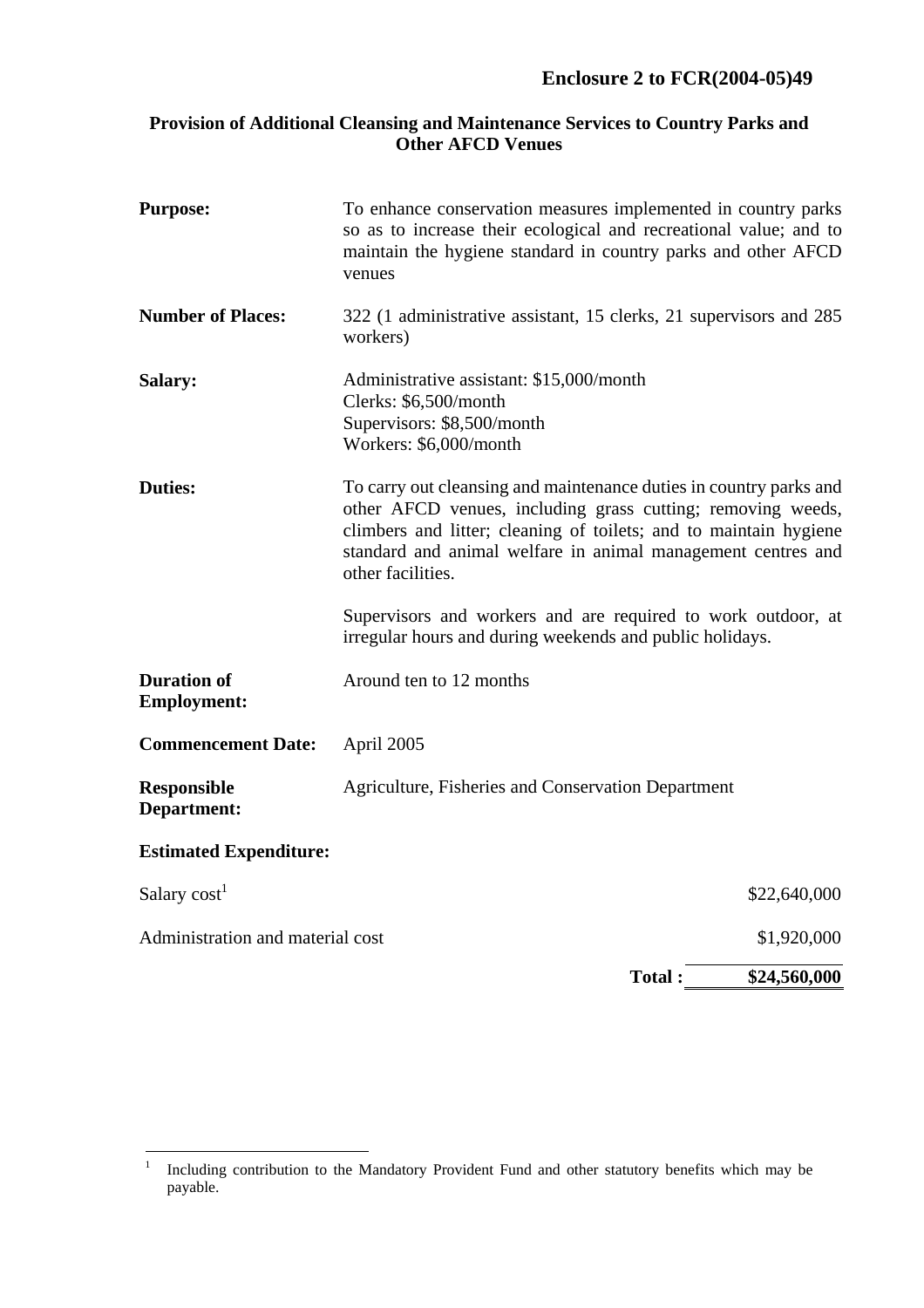# **Special Improvement in Environmental Hygiene**

| To improve environmental hygiene<br><b>Purpose:</b>         |                                                                                                                                                                                                                                                                                                                                   |              |
|-------------------------------------------------------------|-----------------------------------------------------------------------------------------------------------------------------------------------------------------------------------------------------------------------------------------------------------------------------------------------------------------------------------|--------------|
| <b>Number of Places:</b>                                    | 3 291 (around 2 786 workers to be hired by contractors and 505<br>temporary staff to be employed by the Government on non-civil<br>service contract (NCSC) terms).                                                                                                                                                                |              |
| <b>Duties:</b><br>To carry out mainly the following duties: |                                                                                                                                                                                                                                                                                                                                   |              |
|                                                             | cleansing and washing of public places such as cooked food<br>(i)<br>markets/bazaars/public toilets;<br>undertaking minor repair works, such as limewashing, at public<br>(ii)<br>rear lanes;<br>(iii) undertaking rodent and pest control work,<br>anti-mosquito measures, etc; and<br>(iv) removing unauthorised bills/posters. | including    |
| <b>Duration of</b><br><b>Employment:</b>                    | Around six to 12 months                                                                                                                                                                                                                                                                                                           |              |
|                                                             | <b>Commencement Date:</b> Between February 2005 and August 2005                                                                                                                                                                                                                                                                   |              |
| <b>Responsible</b><br>Department:                           | Food and Environmental Hygiene Department                                                                                                                                                                                                                                                                                         |              |
| <b>Estimated Expenditure:</b>                               |                                                                                                                                                                                                                                                                                                                                   |              |
|                                                             | Contracting out (contractors are expected to engage around 2 786 workers and \$237,000,000<br>provide the necessary equipment and protective gears)                                                                                                                                                                               |              |
| Engagement of around 505 temporary staff                    |                                                                                                                                                                                                                                                                                                                                   | \$66,000,000 |

**Total: \$303,000,000**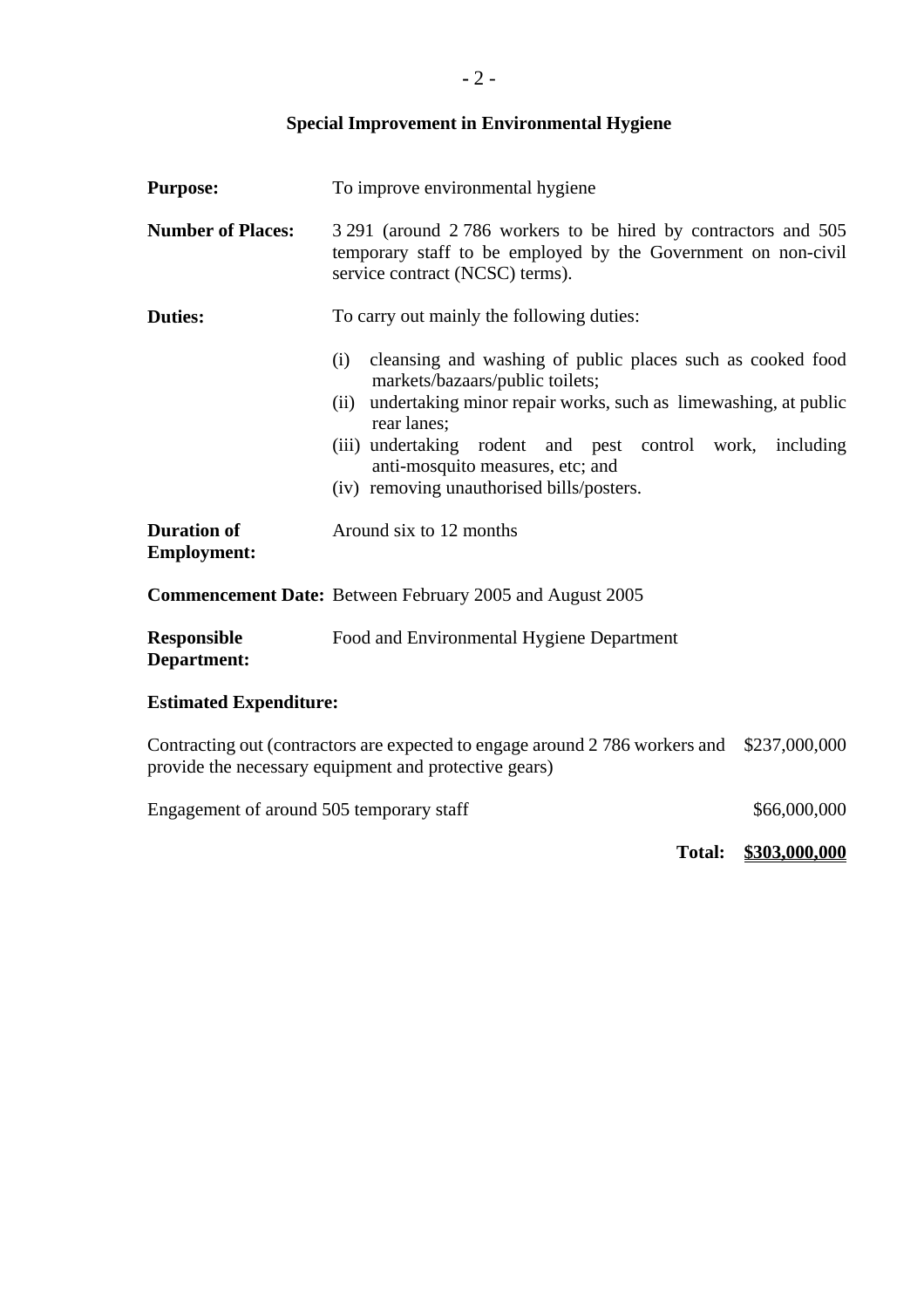### **Minor Environmental Improvement, Community Involvement and Clean Hong Kong Projects**

| <b>Purpose:</b>                | To improve the living environment and quality of life of<br>the local community and to promote community<br>involvement to enhance civic consciousness and nurture<br>a sense of belonging among residents. |
|--------------------------------|-------------------------------------------------------------------------------------------------------------------------------------------------------------------------------------------------------------|
| <b>Number of Places:</b>       | 280 (90 Clean Hong Kong Community Organisers, 112<br>Building Management Assistants, 60 Community<br>Services Assistants and 18 Project Co-ordinators)                                                      |
| Salary:                        | Clean Hong Kong Community Organisers:<br>\$2,200/month (average)(mostly part-time workers)                                                                                                                  |
|                                | <b>Building Management Assistants:</b><br>\$3,400/month (average)(mostly part-time workers)                                                                                                                 |
|                                | <b>Community Services Assistants:</b><br>\$5,950/month (average)                                                                                                                                            |
|                                | Project Co-ordinators:<br>\$11,000/month (average)                                                                                                                                                          |
| <b>Duties:</b>                 | To assist in planning, organising and promoting<br>activities for community building, local community<br>economy, Clean Hong Kong and building management.                                                  |
| <b>Duration of Employment:</b> | Around 12 months                                                                                                                                                                                            |
| <b>Commencement Date:</b>      | April 2005                                                                                                                                                                                                  |
| <b>Responsible Department:</b> | Home Affairs Department                                                                                                                                                                                     |
| <b>Scope of Training:</b>      | Activity planning, research,<br>administrative support,<br>promotion<br>techniques,<br>communication<br>and<br>co-ordination skills.                                                                        |
| <b>Estimated Expenditure:</b>  |                                                                                                                                                                                                             |

Salary cost<sup>1</sup> \$14,630,000

 $\frac{1}{1}$  Including contribution to the Mandatory Provident Fund and other statutory benefits which may be payable.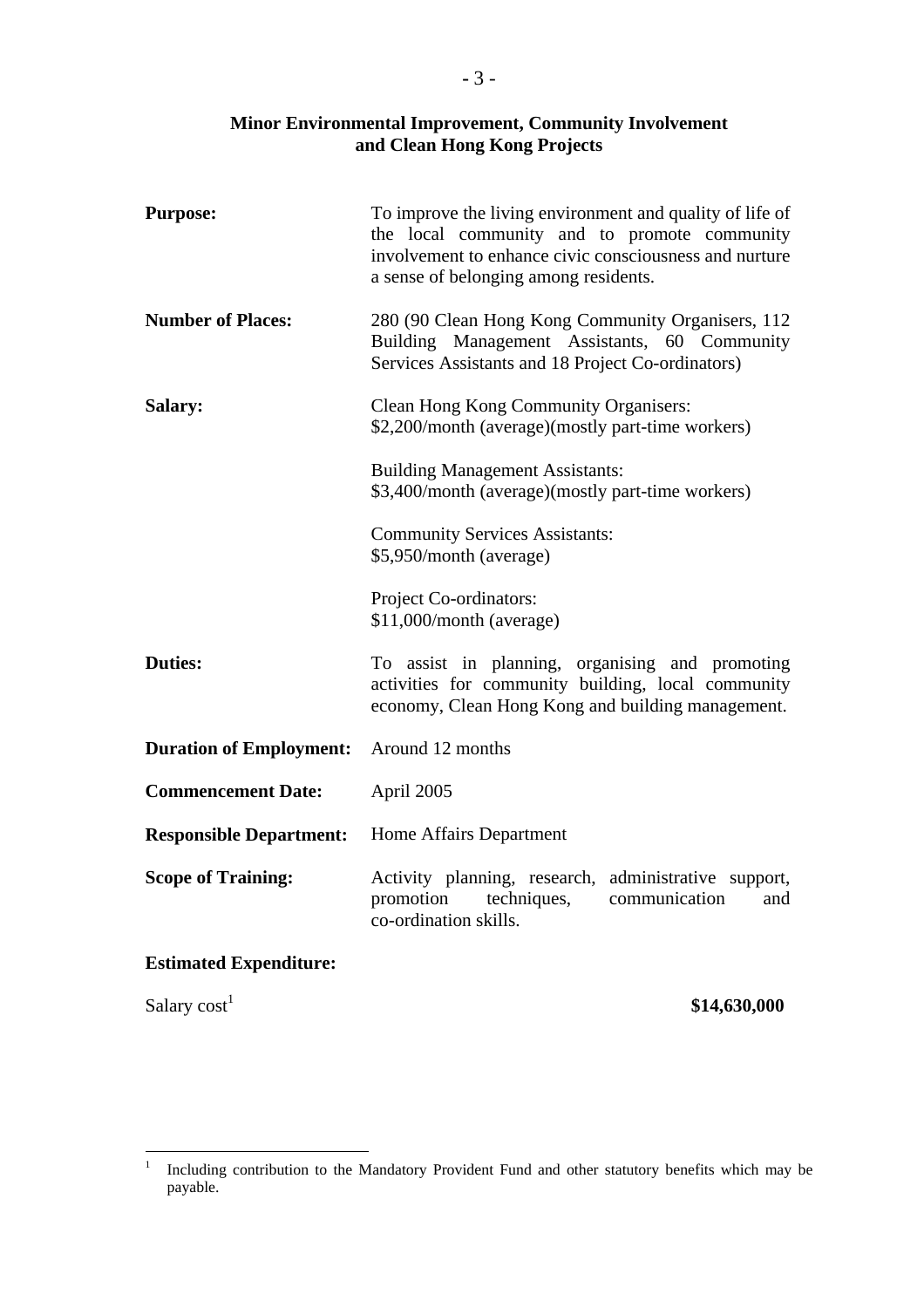# **Enhancement of Hospital Care Services**

| <b>Purpose:</b>                               | To meet the healthcare needs of the community and to help alleviate<br>the workload of frontline clinicians and healthcare professionals.                                         |  |  |
|-----------------------------------------------|-----------------------------------------------------------------------------------------------------------------------------------------------------------------------------------|--|--|
| <b>Number of Places:</b>                      | 1786                                                                                                                                                                              |  |  |
| Salary:                                       | An average of \$6,700 per month depending on the duty to be<br>performed and nature of work.                                                                                      |  |  |
| <b>Duties:</b>                                | To provide support at hospital wards, clinical departments, allied<br>health services departments and clinics, etc. On-the-job training will<br>be provided as and when required. |  |  |
|                                               | Major scope of duties of care assistants or general workers includes –                                                                                                            |  |  |
|                                               | (i)<br>providing personal care to patients (e.g. face washing, care of<br>mouth and bathing);                                                                                     |  |  |
|                                               | providing general cleansing, portering, dispatching and<br>(ii)<br>domestic services as well as performing other housekeeping<br>duties;                                          |  |  |
|                                               | (iii)<br>providing assistance in patient escort, transfer and lifting, as<br>well as during patient care process;                                                                 |  |  |
|                                               | assisting in the delivery of meals, dish washing, collection and<br>(iv)<br>handling of food waste; and                                                                           |  |  |
|                                               | providing office support (e.g. computer data input) and<br>(v)<br>messengerial duties.                                                                                            |  |  |
| <b>Duration of</b><br><b>Employment:</b>      | Around 12 months                                                                                                                                                                  |  |  |
| <b>Commencement Date: April 2005</b>          |                                                                                                                                                                                   |  |  |
| <b>Responsible Agency:</b> Hospital Authority |                                                                                                                                                                                   |  |  |

# **Estimated Expenditure:**

Salary  $cost<sup>1</sup>$ 

## **154,370,000**

 $\frac{1}{1}$  Including contribution to the Mandatory Provident Fund and other statutory benefits which may be payable.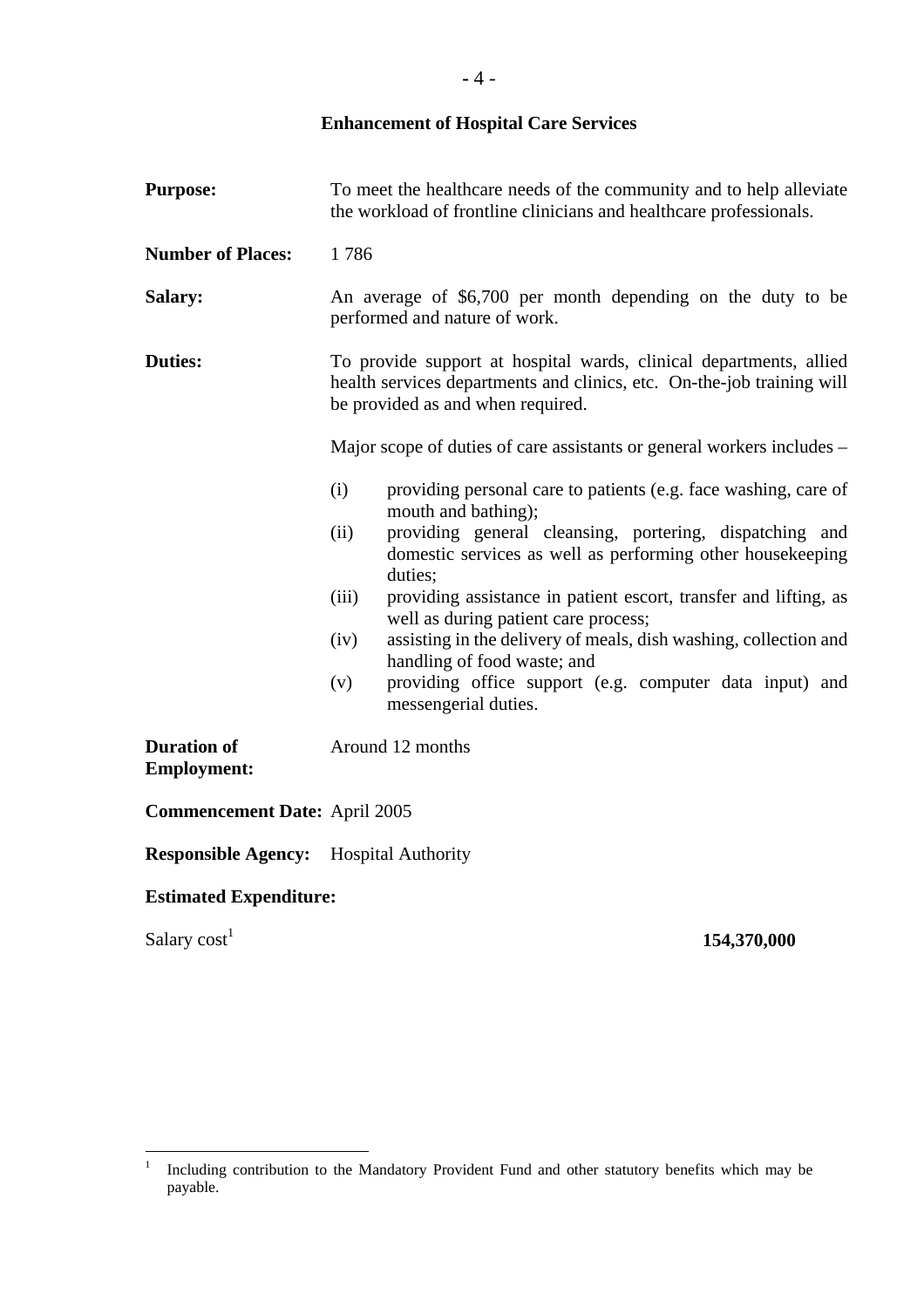#### **Implementation of Minor Capital Works for Hospitals and Clinics Improvement and Maintenance**

| <b>Purpose:</b>                          | To maintain and improve the physical environment of hospitals and<br>clinics, so as to facilitate the use of the facilities by patients and<br>healthcare workers. |
|------------------------------------------|--------------------------------------------------------------------------------------------------------------------------------------------------------------------|
| <b>Number of Places:</b>                 | 500 (28 supervisors and 472 construction workers)                                                                                                                  |
| <b>Salary:</b>                           | Supervisors: \$27,000/month on average<br>Construction workers: \$8,000/month on average                                                                           |
| <b>Duties:</b>                           | To carry out minor repair and improvement works in hospitals and<br>clinics to maintain and improve their physical environment                                     |
| <b>Duration of</b><br><b>Employment:</b> | Around ten to 12 months                                                                                                                                            |
| <b>Commencement Date: April 2005</b>     |                                                                                                                                                                    |
| <b>Responsible Agency:</b>               | <b>Hospital Authority</b>                                                                                                                                          |

#### **Estimated Expenditure:**

Salary  $cost<sup>1</sup>$ 

**\$50,350,000** 

 $\frac{1}{1}$  Including contribution to the Mandatory Provident Fund and other statutory benefits which may be payable.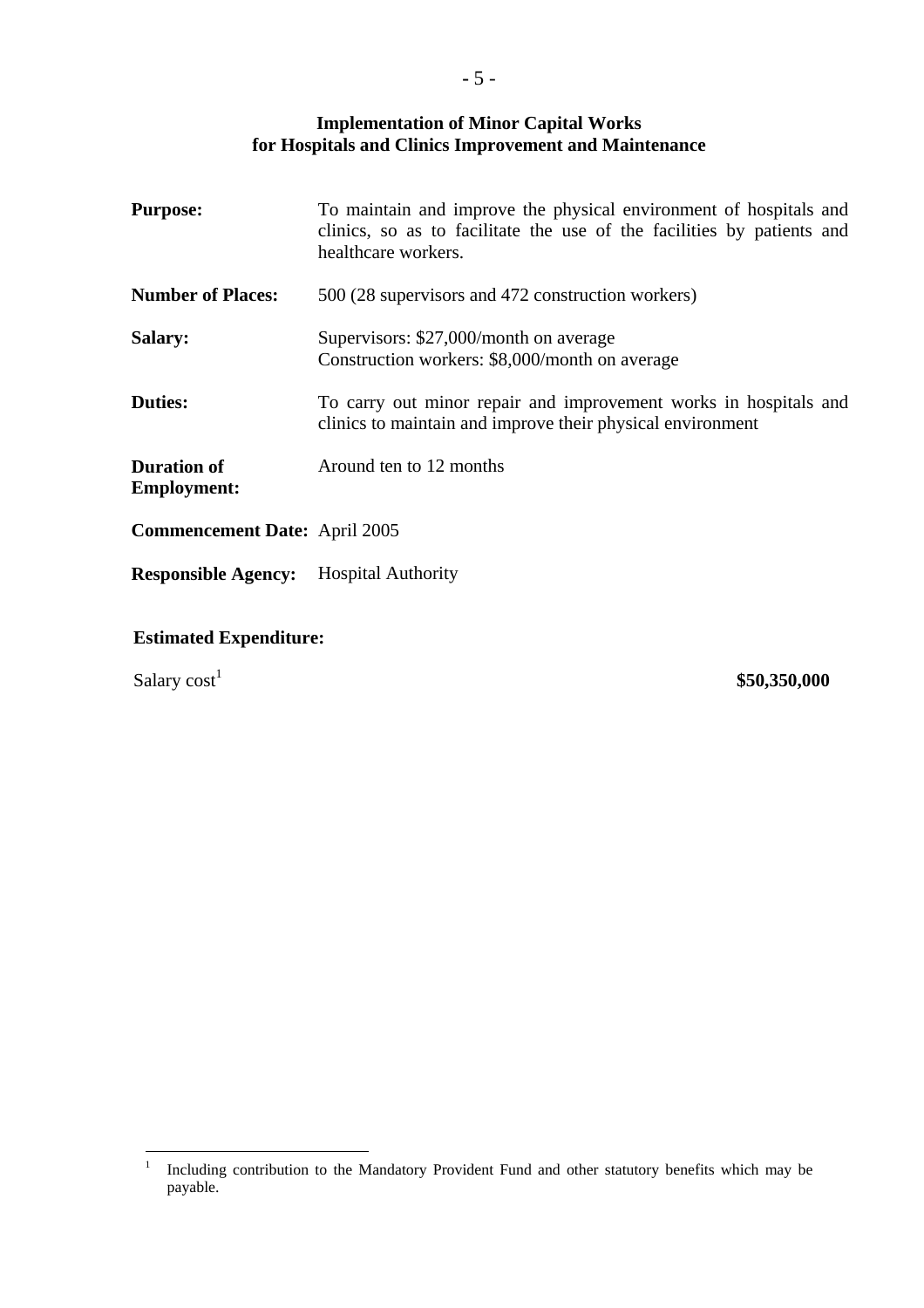| <b>Purpose:</b>                          | To further develop the interest and vocational skills of youths in<br>areas of sports, culture, and performing art through training and<br>practice; to promote culture, sports, and art-related activities in order<br>to enhance the standard of sports, culture and performing art in Hong<br>Kong.                                                                                                                                                                                                                                                                                                                                                                                                                                                                                                      |
|------------------------------------------|-------------------------------------------------------------------------------------------------------------------------------------------------------------------------------------------------------------------------------------------------------------------------------------------------------------------------------------------------------------------------------------------------------------------------------------------------------------------------------------------------------------------------------------------------------------------------------------------------------------------------------------------------------------------------------------------------------------------------------------------------------------------------------------------------------------|
| <b>Number of Places:</b>                 | 599                                                                                                                                                                                                                                                                                                                                                                                                                                                                                                                                                                                                                                                                                                                                                                                                         |
| <b>Target Group:</b>                     | Youth                                                                                                                                                                                                                                                                                                                                                                                                                                                                                                                                                                                                                                                                                                                                                                                                       |
| Salary:                                  | \$4,000/month                                                                                                                                                                                                                                                                                                                                                                                                                                                                                                                                                                                                                                                                                                                                                                                               |
| <b>Duties:</b>                           | To promote cultural and sports activities, performing art and receive<br>training in sports centres, camps, nurseries, public libraries,<br>performing art venues of the Leisure and Cultural Services<br>Department or sports organisations. Duties include –<br>(i)<br>to arrange sports training courses;<br>to assist in horticulture and gardening;<br>(ii)<br>to plan and implement camp activities and render<br>(iii)<br>administrative support services;<br>to assist in the daily operation of public libraries;<br>(iv)<br>to conduct research in museums and restoration of artefacts;<br>(v)<br>to promote cultural progammes/ activities organised in various<br>(vi)<br>cultural centres; and<br>to assist in stage operation, planning of performing art<br>(vii)<br>progammes/ activities. |
| <b>Duration of</b><br><b>Employment:</b> | Up to 12 months                                                                                                                                                                                                                                                                                                                                                                                                                                                                                                                                                                                                                                                                                                                                                                                             |
| <b>Commencement Date:</b>                | March 2005                                                                                                                                                                                                                                                                                                                                                                                                                                                                                                                                                                                                                                                                                                                                                                                                  |
| <b>Responsible</b><br>Department:        | Leisure and Cultural Services Department                                                                                                                                                                                                                                                                                                                                                                                                                                                                                                                                                                                                                                                                                                                                                                    |
| <b>Scope of Training:</b>                | To attend training courses/progammes and receive on-the-job<br>training on techniques concerning organisation of activities;<br>operation of machines; collection of information; management,<br>communication and provision of administrative support services, etc.                                                                                                                                                                                                                                                                                                                                                                                                                                                                                                                                       |

# **Leisure, Cultural, Sports and Arts Training Project**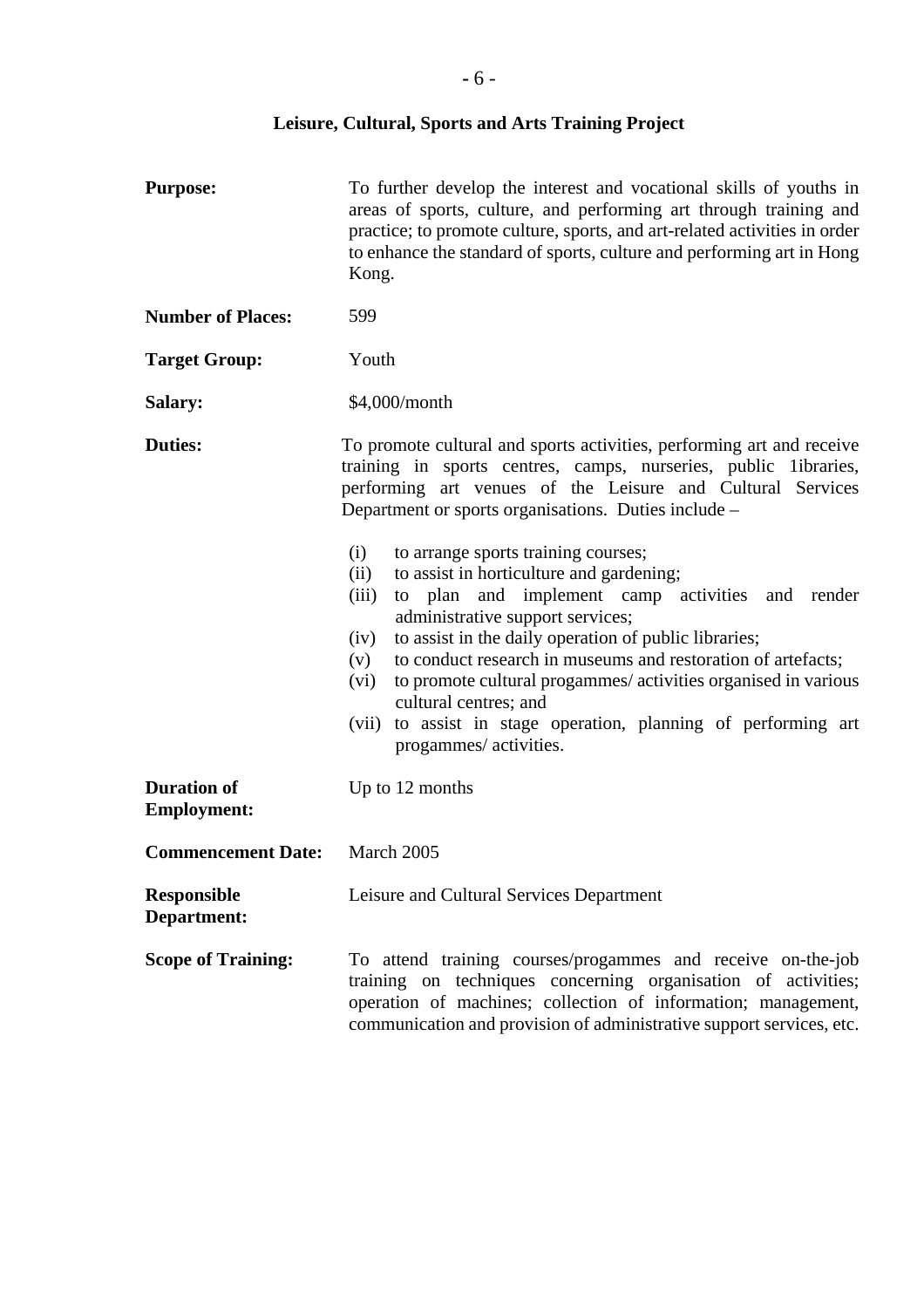# **Estimated Expenditure:**

| Salary $cost1$ | \$16,230,000 |
|----------------|--------------|
|                |              |

Administration and training cost

\$1,200,000

Total :  $\frac{\$17,430,000}{\$17,430,000}$ 

 $\frac{1}{1}$  Including contribution to the Mandatory Provident Fund and other statutory benefits which may be payable.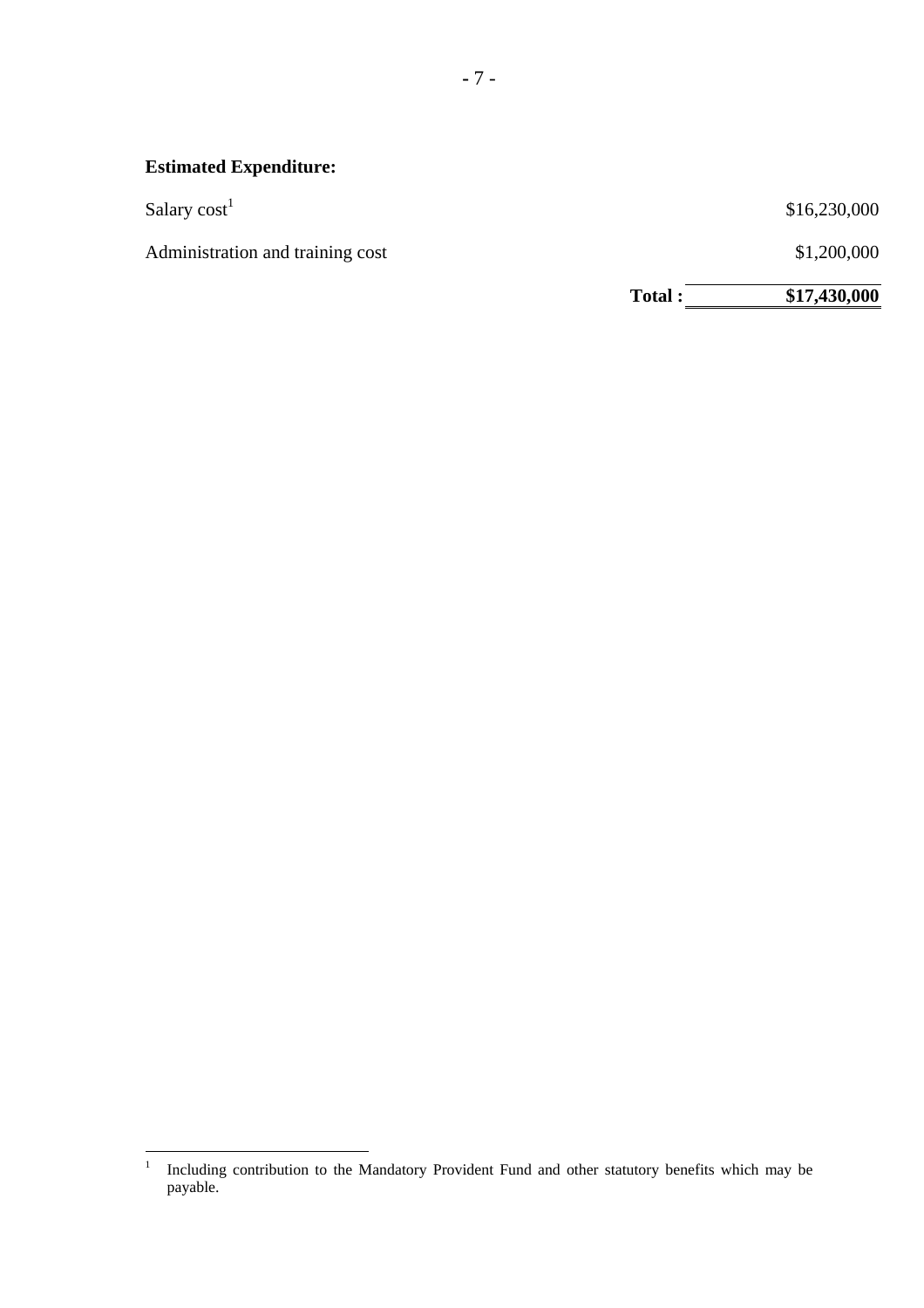#### **Provision of Cleaning-related Services to Public Leisure Venues**

| <b>Purpose:</b>                          | To step up the cleaning services provided to about 1400 leisure<br>venues of the Leisure and Cultural Services Department. |
|------------------------------------------|----------------------------------------------------------------------------------------------------------------------------|
| <b>Number of Places:</b>                 | 800                                                                                                                        |
| <b>Duties:</b>                           | To provide cleaning services to the leisure venues of the Leisure<br>and Cultural Services Department.                     |
| <b>Duration of</b><br><b>Employment:</b> | Around 12 months                                                                                                           |
| <b>Commencement Date:</b>                | March 2005                                                                                                                 |
| <b>Responsible</b><br>Department:        | Leisure and Cultural Services Department                                                                                   |

## **Estimated Expenditure:**

Contracting out (including the engagement of 800 staff, the administration cost and the provision of materials and equipment, based on the previous experience of contracting-out) **\$62,060,000**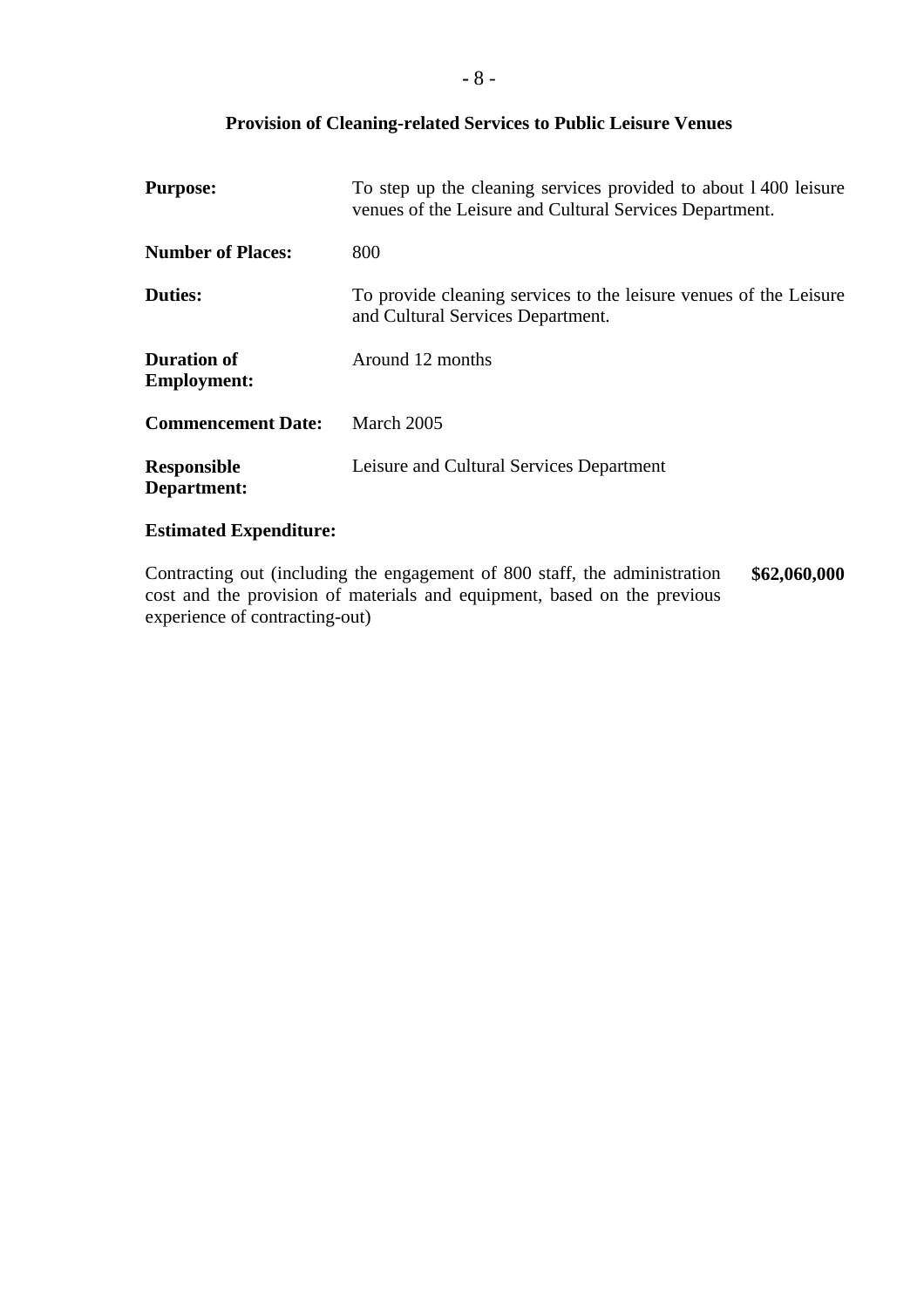**Community Care Project** 

| <b>Purpose:</b>                          | To enhance public awareness, in particular that of the elders, on<br>environmental and personal hygiene with an aim of improving the<br>general environmental hygiene of Hong Kong.                     |  |  |
|------------------------------------------|---------------------------------------------------------------------------------------------------------------------------------------------------------------------------------------------------------|--|--|
| <b>Number of Places:</b>                 | 2 000 youth ambassadors                                                                                                                                                                                 |  |  |
| <b>Target Group:</b>                     | Youth                                                                                                                                                                                                   |  |  |
| Salary:                                  | \$4,000/month                                                                                                                                                                                           |  |  |
| <b>Duties:</b>                           | To assist in the organisation of promotional and public education<br>activities to publicise the concept of environmental and personal<br>hygiene among the elderly and other members of the community. |  |  |
| <b>Duration of</b><br><b>Employment:</b> | Around 12 months                                                                                                                                                                                        |  |  |
| <b>Commencement Date:</b> April 2005     |                                                                                                                                                                                                         |  |  |
| <b>Responsible</b><br>Department:        | Social Welfare Department (the overall work to be implemented<br>mainly by non-governmental organisations)                                                                                              |  |  |
|                                          | <b>Estimated Expenditure:</b>                                                                                                                                                                           |  |  |

Salary cost<sup>1</sup> \$103,200,000

 $\frac{1}{1}$  Including contribution to the Mandatory Provident Fund and other statutory benefits which may be payable.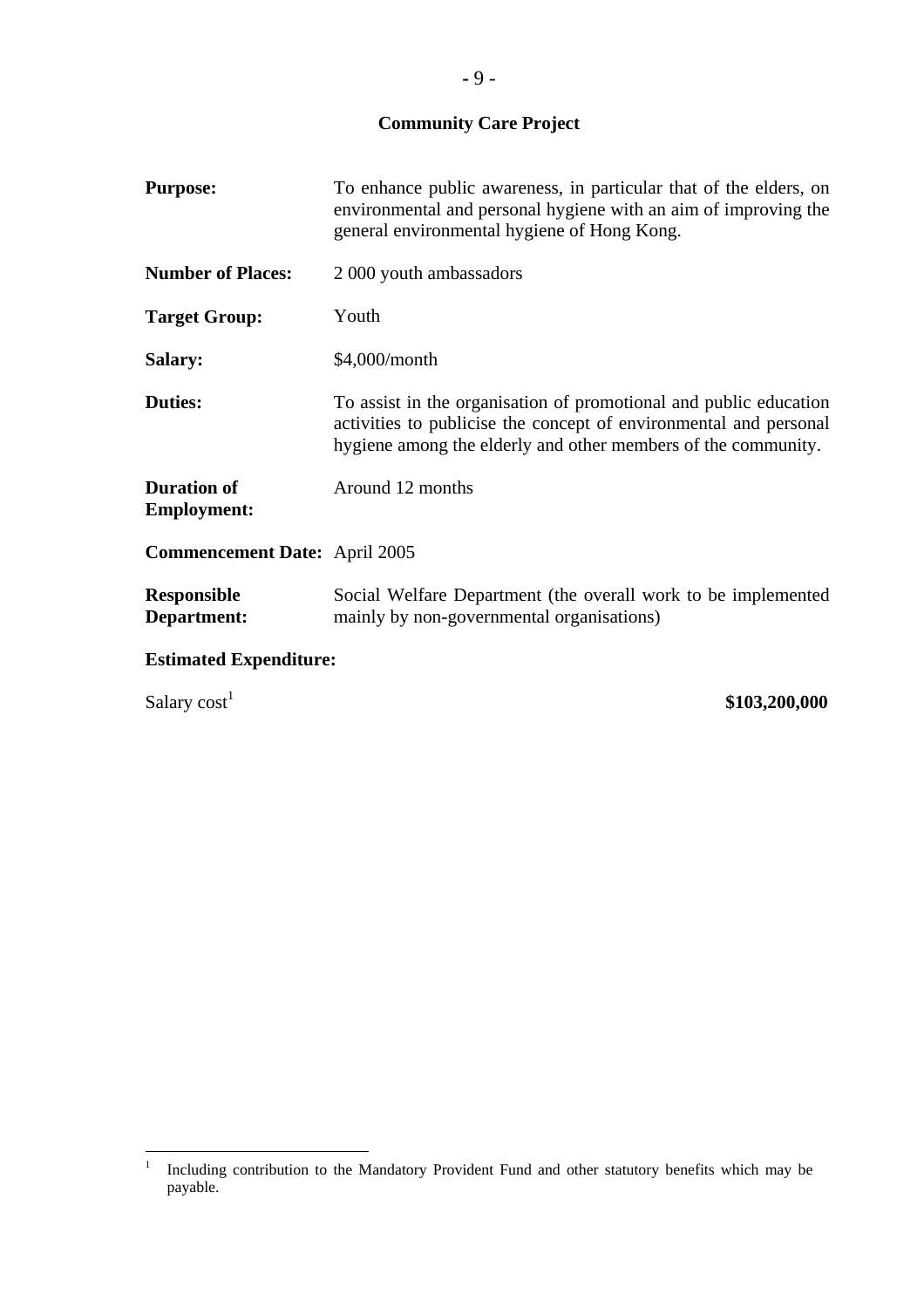#### **Provision of Additional Support to Measures under the Support for Self-reliance Scheme**

| <b>Purpose:</b>                          | To continuously strengthen measures under the Support for<br>Self-reliance Scheme by making prompt arrangements for more<br>Comprehensive Social Security Assistance (CSSA) able-bodied<br>unemployed recipients to perform community work, with a view to<br>helping them build up their self-confidence and enhance their<br>ability to find jobs in the open market. |
|------------------------------------------|-------------------------------------------------------------------------------------------------------------------------------------------------------------------------------------------------------------------------------------------------------------------------------------------------------------------------------------------------------------------------|
| <b>Number of Places:</b>                 | 100 community work organisers                                                                                                                                                                                                                                                                                                                                           |
| <b>Salary:</b>                           | \$7,000/month                                                                                                                                                                                                                                                                                                                                                           |
| <b>Duties:</b>                           | To assist in taking forward measures to strengthen the Support for<br>Self-reliance Scheme by-                                                                                                                                                                                                                                                                          |
|                                          | (i)<br>making prompt arrangements for more CSSA able-bodied<br>unemployed recipients to participate in community work;<br>and                                                                                                                                                                                                                                           |
|                                          | supervising and giving guidance to unemployed recipients<br>(ii)<br>in carrying out the community work and at the same time<br>monitoring their performance and discipline.                                                                                                                                                                                             |
| <b>Duration of</b><br><b>Employment:</b> | Around 12 months                                                                                                                                                                                                                                                                                                                                                        |
| <b>Commencement Date: August 2005</b>    |                                                                                                                                                                                                                                                                                                                                                                         |
| <b>Responsible</b><br>Department:        | Social Welfare Department                                                                                                                                                                                                                                                                                                                                               |
| <b>Estimated Expenditure:</b>            |                                                                                                                                                                                                                                                                                                                                                                         |
| Salary cost <sup>1</sup>                 | \$9,030,000                                                                                                                                                                                                                                                                                                                                                             |
| Administration cost                      | \$950,000                                                                                                                                                                                                                                                                                                                                                               |
| Programme expenses                       | \$8,890,000                                                                                                                                                                                                                                                                                                                                                             |
|                                          | Total:<br>\$18,870,000                                                                                                                                                                                                                                                                                                                                                  |

 $\frac{1}{1}$  Including contribution to the Mandatory Provident Fund and other statutory benefits which may be payable.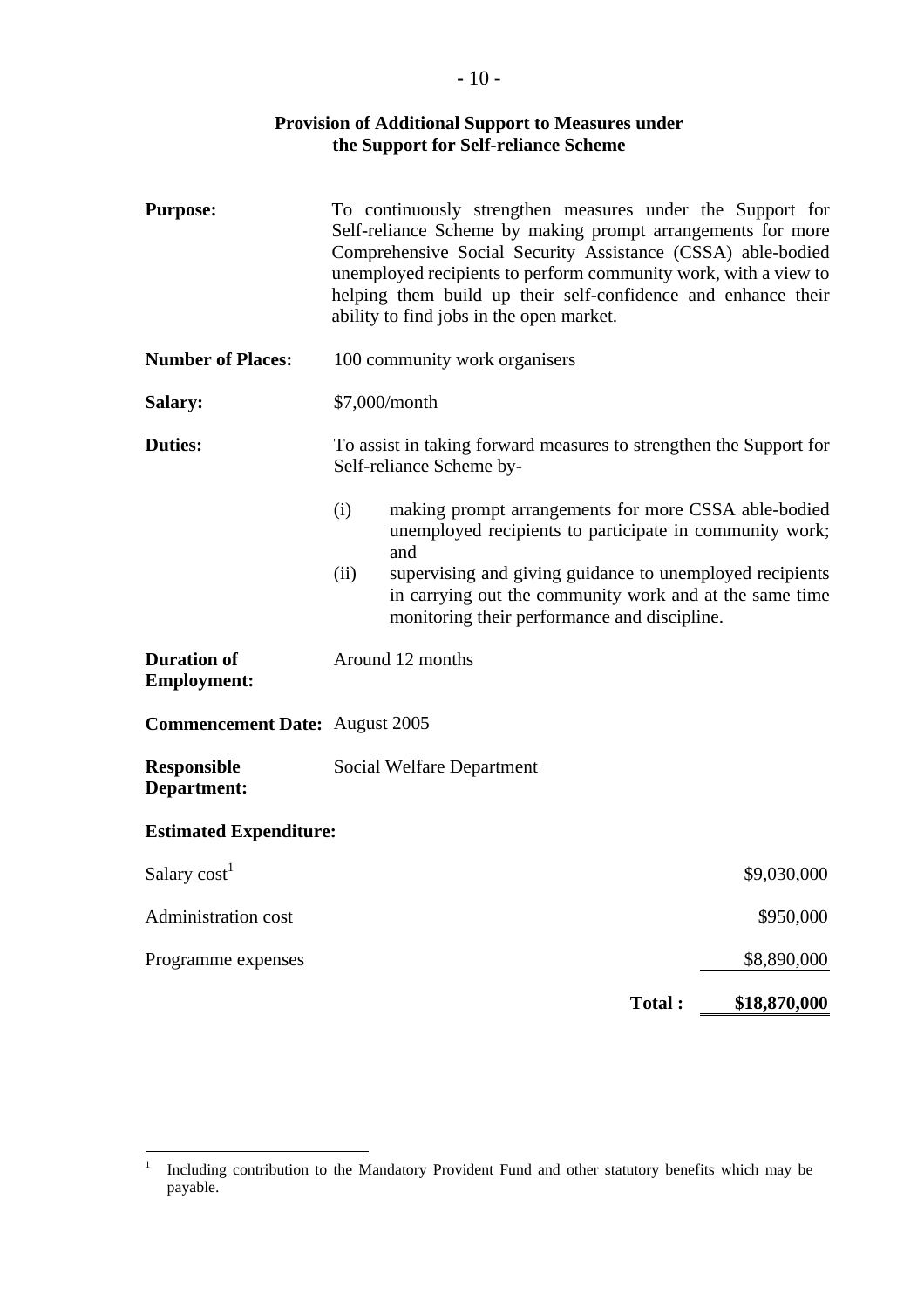# **Peer Counsellor Project**

| <b>Purpose:</b>                          | To assist social workers in handling the anxieties of Form Three<br>school leavers at the crossroad of further schooling or taking up<br>open employment.                                                                     |  |
|------------------------------------------|-------------------------------------------------------------------------------------------------------------------------------------------------------------------------------------------------------------------------------|--|
| <b>Number of Places:</b>                 | 150 peer counsellors                                                                                                                                                                                                          |  |
| <b>Target Group:</b>                     | Youth                                                                                                                                                                                                                         |  |
| Salary:                                  | \$8,000/month                                                                                                                                                                                                                 |  |
| <b>Duties:</b>                           | To assist social workers in rendering primary intervention and<br>assistance to Form Three school leavers, who are at the crossroad<br>of further schooling or taking up open employment, so as to reduce<br>their anxieties. |  |
| <b>Duration of</b><br><b>Employment:</b> | Around 12 months                                                                                                                                                                                                              |  |
| <b>Commencement Date:</b> April 2005     |                                                                                                                                                                                                                               |  |
| <b>Responsible</b><br>Department:        | Social Welfare Department (the overall work to be implemented<br>mainly by the non-governmental organisations)                                                                                                                |  |
| <b>Estimated Expenditure:</b>            |                                                                                                                                                                                                                               |  |

Salary  $cost<sup>1</sup>$ 

**\$15,480,000**

 $\frac{1}{1}$  Including contribution to the Mandatory Provident Fund and other statutory benefits which may be payable.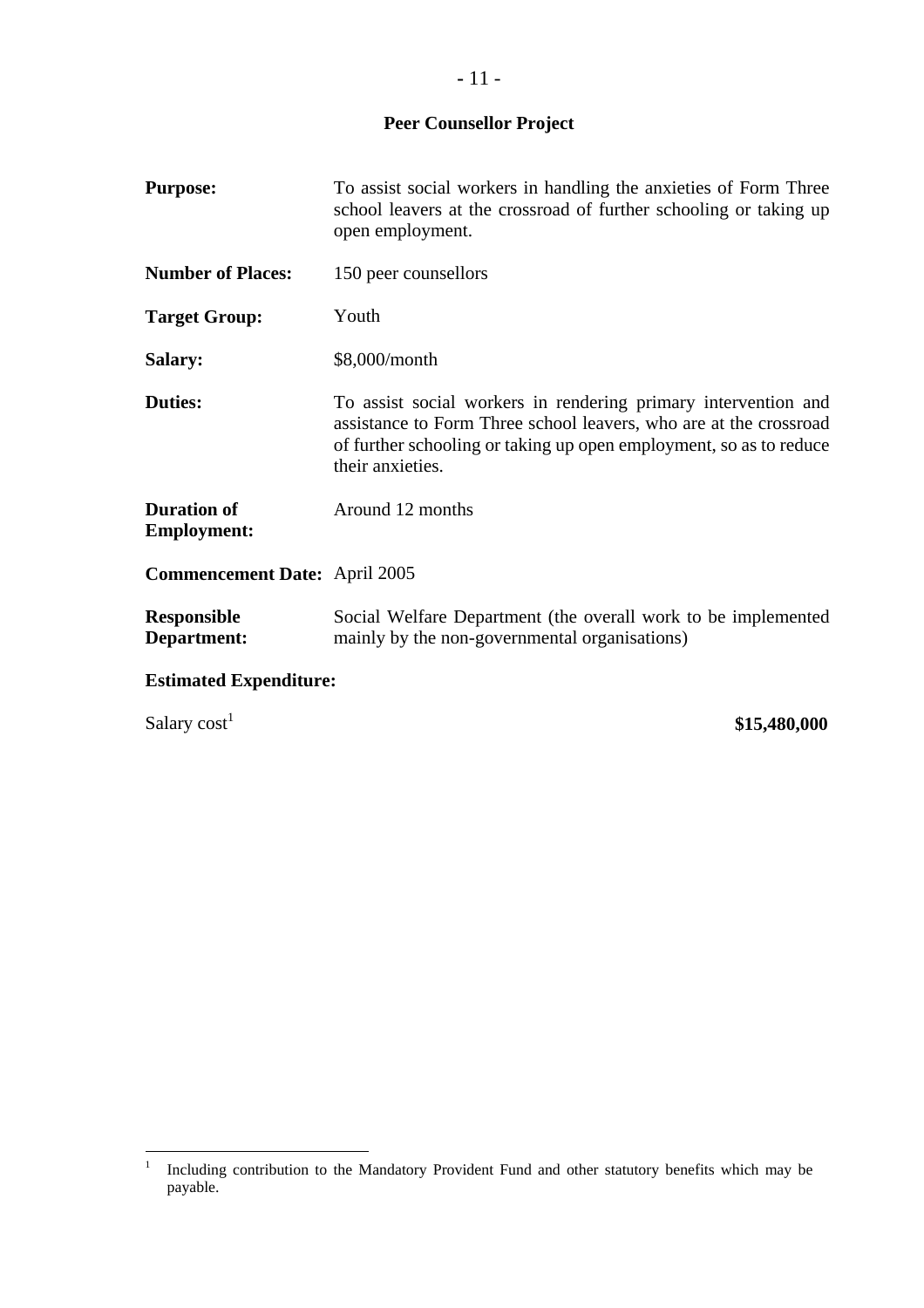**Programme Assistant Project** 

| <b>Purpose:</b>                      | To assist in the delivery of service for the disabled, elderly, family<br>and youth by the welfare service units.                                                                                                                                              |
|--------------------------------------|----------------------------------------------------------------------------------------------------------------------------------------------------------------------------------------------------------------------------------------------------------------|
| <b>Number of Places:</b>             | 1 303 programme assistants                                                                                                                                                                                                                                     |
| <b>Salary:</b>                       | $$5,120/m$ onth                                                                                                                                                                                                                                                |
| <b>Duties:</b>                       | To assist in the delivery of welfare services by, for example,<br>helping in mass programmes/group activities/outings and<br>preparation of programme equipment and materials; to assist in<br>paying concern visits to people in disadvantaged circumstances. |
| Duration of<br><b>Employment:</b>    | Around 12 months                                                                                                                                                                                                                                               |
| <b>Commencement Date:</b> April 2005 |                                                                                                                                                                                                                                                                |
| <b>Responsible</b><br>Department:    | Social Welfare Department (the overall work to be implemented<br>mainly by the non-governmental organisations)                                                                                                                                                 |
| <b>Estimated Expenditure:</b>        |                                                                                                                                                                                                                                                                |
| Salary cost <sup>1</sup>             | \$86,060,000                                                                                                                                                                                                                                                   |

 $\frac{1}{1}$  Including contribution to the Mandatory Provident Fund and other statutory benefits which may be payable.